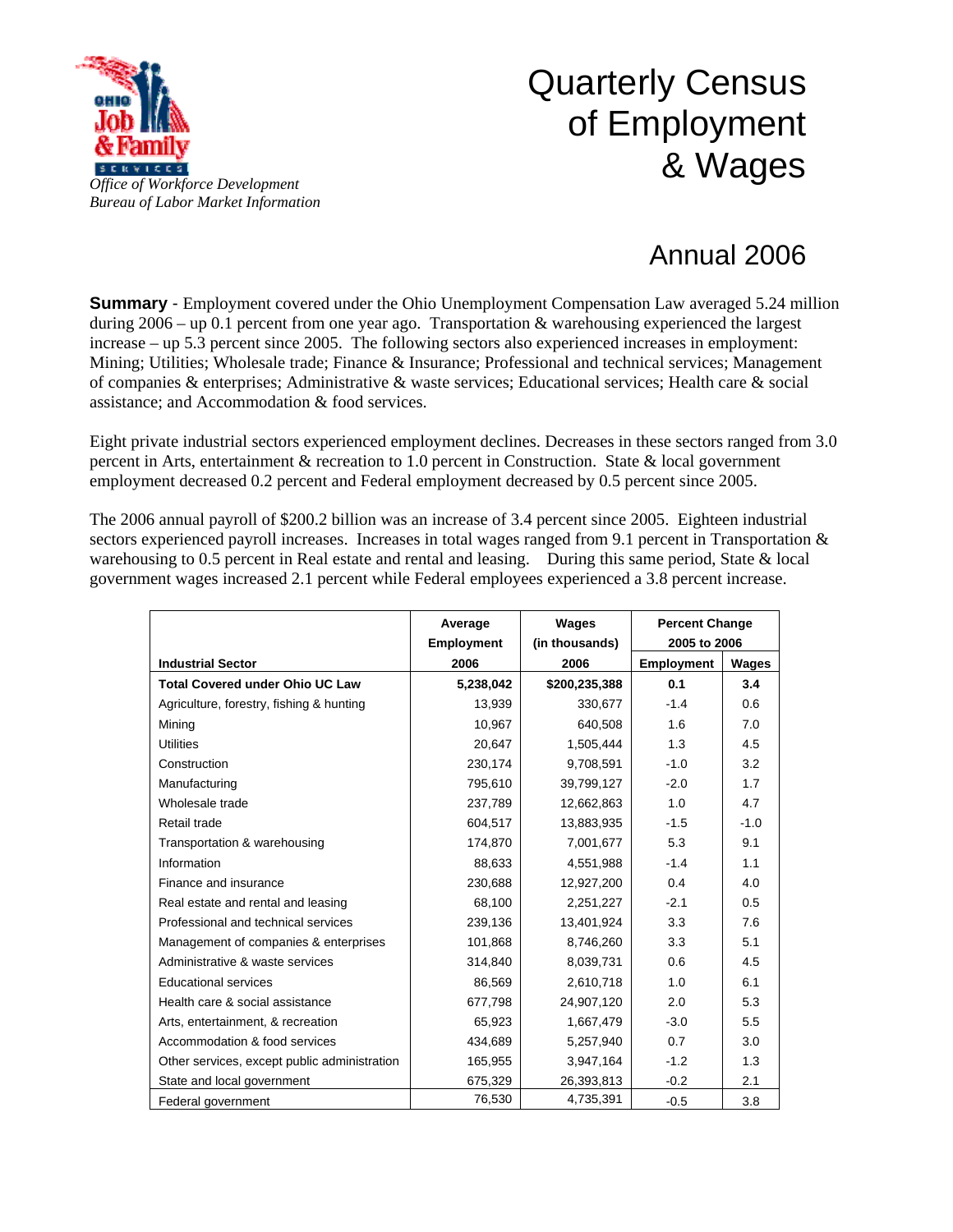The following chart represents the distribution of Ohio's employment by industrial sector. Manufacturing employs the largest number of workers, more than 15 percent of the state's workforce. Health care & social assistance, State & local government, and Retail trade each employ greater than 10 percent of Ohio's workers.



## **2006 Average Annual Employment by Industrial Sector**

Three of Ohio's ten largest counties experienced employment increases since 2005. Increases ranged from 5.9 percent in Butler County to 0.1 percent in Cuyahoga County. Hamilton, Lorain, Lucas, Mahoning, Montgomery and Stark Counties all suffered employment declines from one year ago with drops ranging from 2.6 percent in both Hamilton and Stark Counties to 0.5 percent in Lorain County. Franklin County maintained essentially the same employment since 2005.

Nine of the ten largest counties experienced payroll increases in 2006 over their 2005 levels. Payroll gains ranged from 7.9 percent in Butler County to 0.6 percent in Stark County. Mahoning County experienced the only payroll decrease, down 0.4 percent.

|                                        | Average<br><b>Employment</b> | Wages<br>(in thousands) | <b>Percent Change</b><br>2005 to 2006 |        |
|----------------------------------------|------------------------------|-------------------------|---------------------------------------|--------|
| County                                 | 2006                         | 2006                    | <b>Employment</b>                     | Wages  |
| <b>Total Covered under Ohio UC Law</b> | 5,238,042                    | \$200,235,388           | 0.1                                   | 3.4    |
| <b>Butler</b>                          | 143,806                      | 5,321,319               | 5.9                                   | 7.9    |
| Cuyahoga                               | 735,789                      | 31,825,033              | 0.1                                   | 3.9    |
| Franklin                               | 669,763                      | 28,101,876              | 0.0                                   | 3.5    |
| <b>Hamilton</b>                        | 515,469                      | 23,508,751              | $-2.6$                                | 0.9    |
| Lorain                                 | 99,642                       | 3,503,398               | $-0.5$                                | 1.6    |
| Lucas                                  | 222,365                      | 8,388,658               | $-0.6$                                | 2.6    |
| Mahoning                               | 102,491                      | 3,143,860               | $-2.4$                                | $-0.4$ |
| Montgomery                             | 268,672                      | 10,744,491              | $-2.4$                                | 1.8    |
| <b>Stark</b>                           | 160,678                      | 5,339,533               | $-2.6$                                | 0.6    |
| Summit                                 | 269,878                      | 10,414,624              | 0.7                                   | 2.1    |
| All other counties                     | 2,049,489                    | 69,943,845              | 1.2                                   | 4.7    |